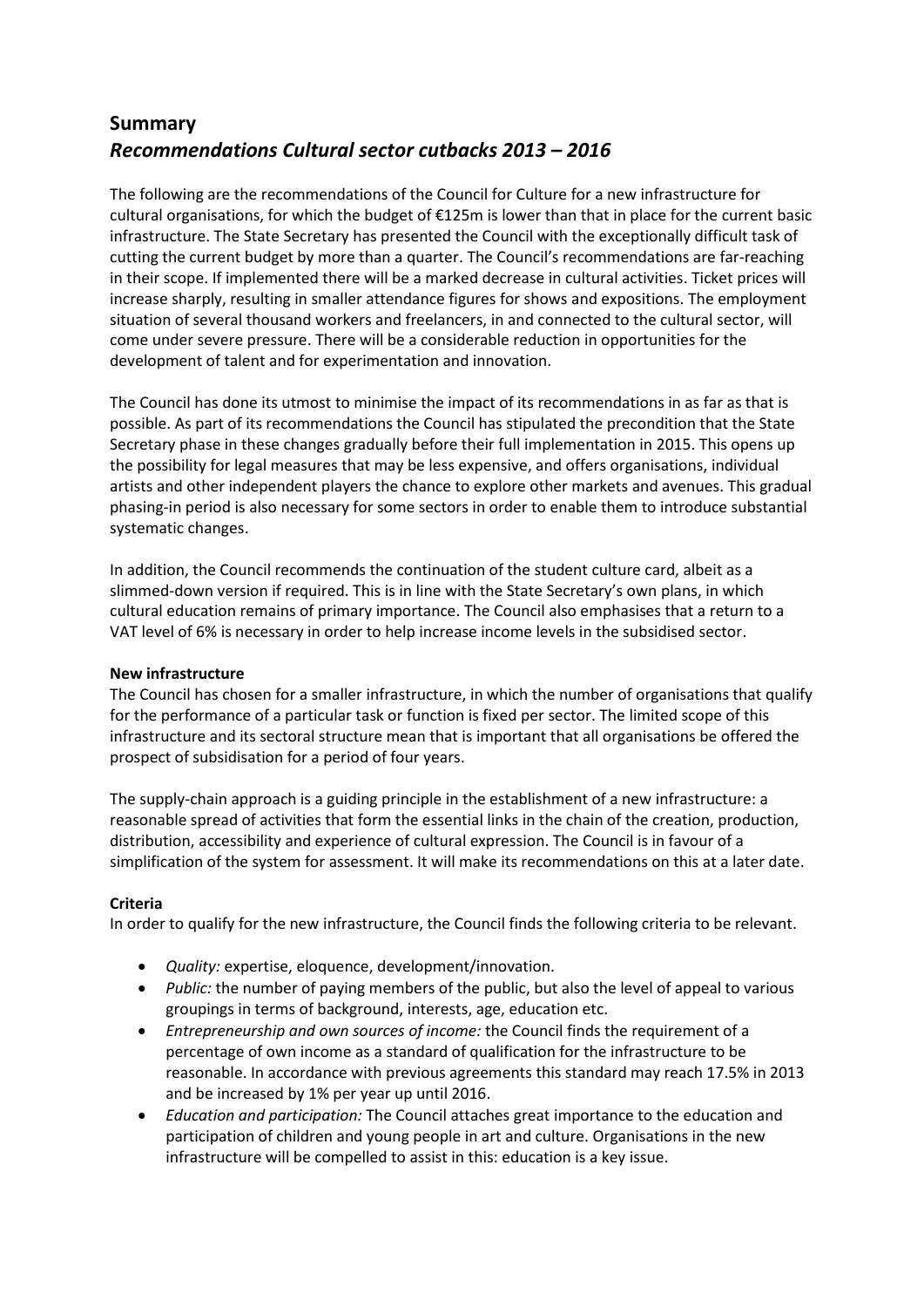- *Exhibition/collection of works of (inter)national importance:* the organisation attracts visitors from all over the country and its activities receive nationwide attention. Their importance at an international level should be obvious from the number of foreign visitors and participation in international festivals abroad.
- *Innovation and experiment:* in any long-standing system it is of utmost importance that the participating organisations be innovative in nature and that they are open to experiment, research & development and to interdisciplinary cooperation.
- *Diversity:* organisations must be able to show that they are accessible to diverse sections of the population through their public relations, organisation and management.

## **The role of subsidising parties**

The Council has examined the roles of subsidising parties – the government and other public authorities and funds. The division of responsibility depends upon the desired regional spread of resources, upon choices regarding the activities in need of support and upon the need for inter-party agreement.

Relations between those parties directly involved will be affected most in the Performing Arts sector. The Council has concluded that the efforts of the State Secretary to concentrate the new infrastructure in geographical key points, in which culture and a sense of industry are seen to come together, is of most relevance to this sector. Cultural policy depends to a large extent on the general municipal policy, and current developments within the Performing Arts have prompted the Council to draw up proposals for the revision of the system of management.

The Council has decided not to exclude any discipline from the cutback measures, meaning that the museum sector will also experience cutbacks. The Council has also concluded that the system of organisation for museums needs to be revised. This includes the question as to which collections are of (inter)national importance; what does, or should, actually belong – in terms of content and importance – to the national collection. The Council will publish its recommendations relating to this matter in due course.

#### **Cultural entrepreneurship**

The Council is of the opinion that the cultural sector needs to broaden its financial base. The extent to which this can be done varies according to sector and type of organisation. Entrepreneurship does not come into being all by itself. It requires that organisations and artists adopt a modus operandi in which marketing is allowed to play a bigger role. Furthermore, it requires consistent rules and regulations from the government that do not hinder but rather stimulate cultural entrepreneurship, including in the fiscal domain.

The Council believes that the exceptional circumstances surrounding such an extensive set of cutbacks legitimise the implementation of exceptional measures. One of the requests that have been heard in the many discussions conducted down through the last number of years is for organisations to be allowed to own their own property. The Council strongly recommends an examination of the advantages and disadvantages of this kind of transfer of property ownership.

The system of taxation has a large influence on cultural entrepreneurship and on the generosity of the public. The Council therefore recommends the drawing up of a consistent fiscal package of measures that will facilitate the transition to a cultural sector that is less dependent on government subsidies. Examples of these would be taxation measures aimed at improving the business climate for entrepreneurs in the cultural industry and the fiscally attractive provision and maintenance of tax exemptions for cultural investment (also for small investors).

#### **Transition period**

The all-encompassing character of these cutbacks means that there will have to be a transition period, up until 2015, during which the changes and cutbacks will be phased in gradually. Further inquiry, previous commitments, revision of responsibilities, systematic changes, legal consequences etc. but also the structure that the new position will have in the infrastructure demand that the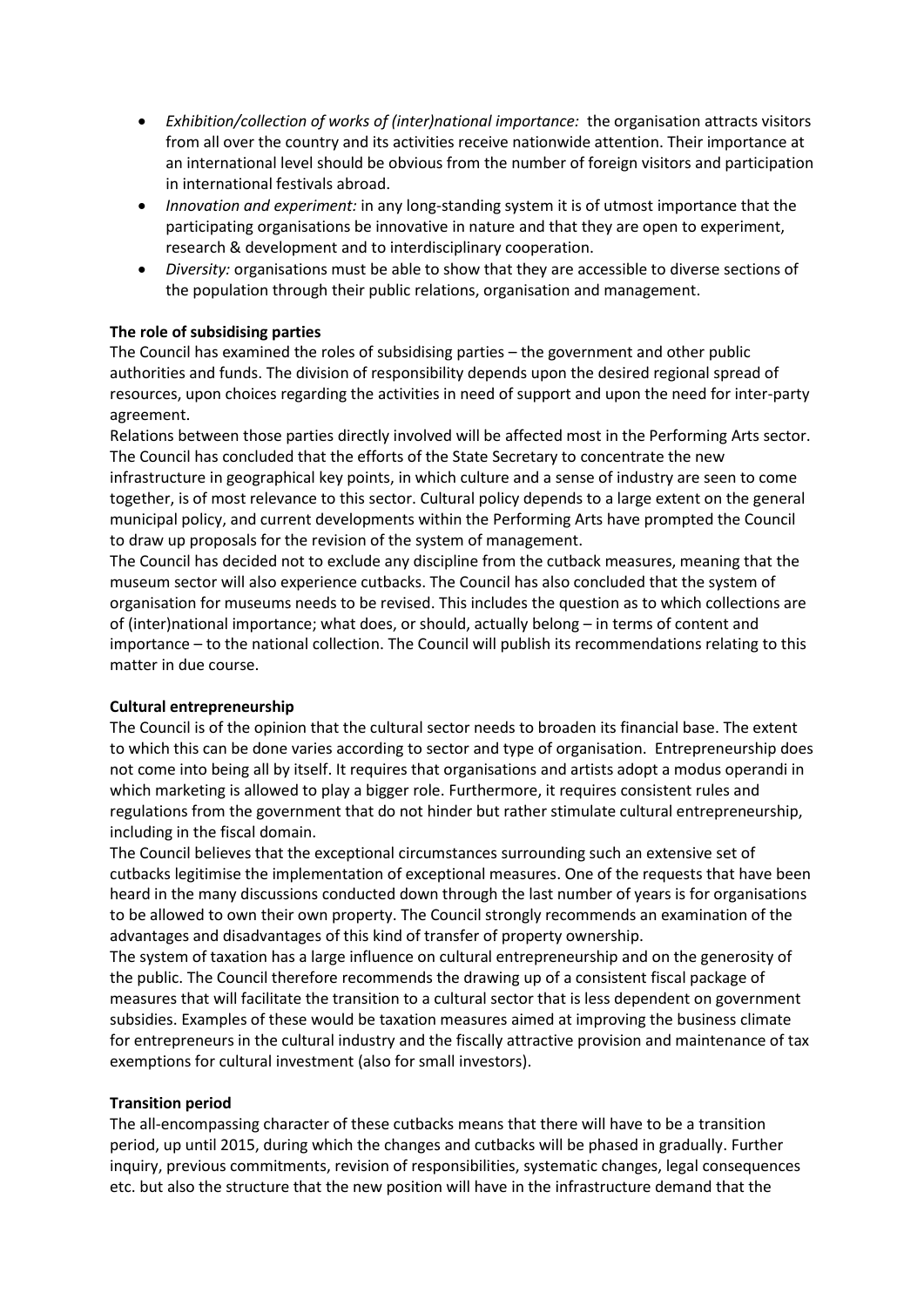tempo of change be measured and careful. A meaningful increase in income cannot be achieved *overnight* and an abrupt cessation of cultural activities would have far-reaching personal and legal consequences. A certain amount of time is also required for the development and application of the *Geefwet* (Donation Law) and *tax incentives.* In order to avoid even greater and unnecessary damage to the cultural sector, the Council strongly recommends a gradual phasing-in of the cutbacks. Whether or not the third phase of the cutbacks, which relate especially to market forces, can be implemented will be determined on January  $1<sup>st</sup>$  2015. The Council proposes that there be a reappraisal of the situation if and when, despite the best efforts of those organisations concerned, operation under market forces is deemed to have failed.

#### **New infrastructure per sector**

The tables below show the amount of public resources available per sector in 2011, after deduction of the 5% cutbacks imposed on the cultural sector and the amount that would be available from 2015 on if all the recommendations are acted upon and are seen to comply with the stated conditions. There is also an overview of the measures that the Council believes should be included in a new infrastructure upon expiry of the cutbacks.

#### *Amateur arts and Cultural education*

|                     | Current budget (-/-5%) | Budget 2015  |
|---------------------|------------------------|--------------|
| l Total             | € 23.935.000           | € 19.534.000 |
| Programme fund      |                        | €15.884.000  |
| Knowledge Institute |                        | € 3.650.000  |

#### *Architecture, Town-planning, Monuments, Archaeology and Landscape architecture*

|                                                 | Current budget (-/-5%) | Budget 2015 |
|-------------------------------------------------|------------------------|-------------|
| Total                                           | € 9.933.000            | € 7.929.000 |
| Development of individual talent                |                        | € 150.000   |
| Development bodies                              |                        | €456.000    |
| Stimulation and Investment fund                 |                        | € 2.217.000 |
| Sector Institute (incl. international festival) |                        | € 5.106.000 |

#### *Visual Arts and Design*

|                                                                                                                                                      | Current budget (-/-5%) | Budget 2015  |
|------------------------------------------------------------------------------------------------------------------------------------------------------|------------------------|--------------|
| Total                                                                                                                                                | €49.445.000            | € 35.151.000 |
| Mondrian Fund (visual arts and design; incl.<br>architecture; excl. heritage)                                                                        |                        | € 23.085.000 |
| Sector Institute                                                                                                                                     |                        | € 1.856.000  |
| Six presentation organisations                                                                                                                       |                        | € 2.400.000  |
| Two supporting organisations (special art<br>projects and media art)                                                                                 |                        | € 2.176.000  |
| Three development organisations                                                                                                                      |                        | € 826.000    |
| Post-doc now under the auspices of Jan van Eyck<br>Academy and sixty residency organisations under<br>the auspices of Ateliers and the Royal Academy |                        | €4.808.000   |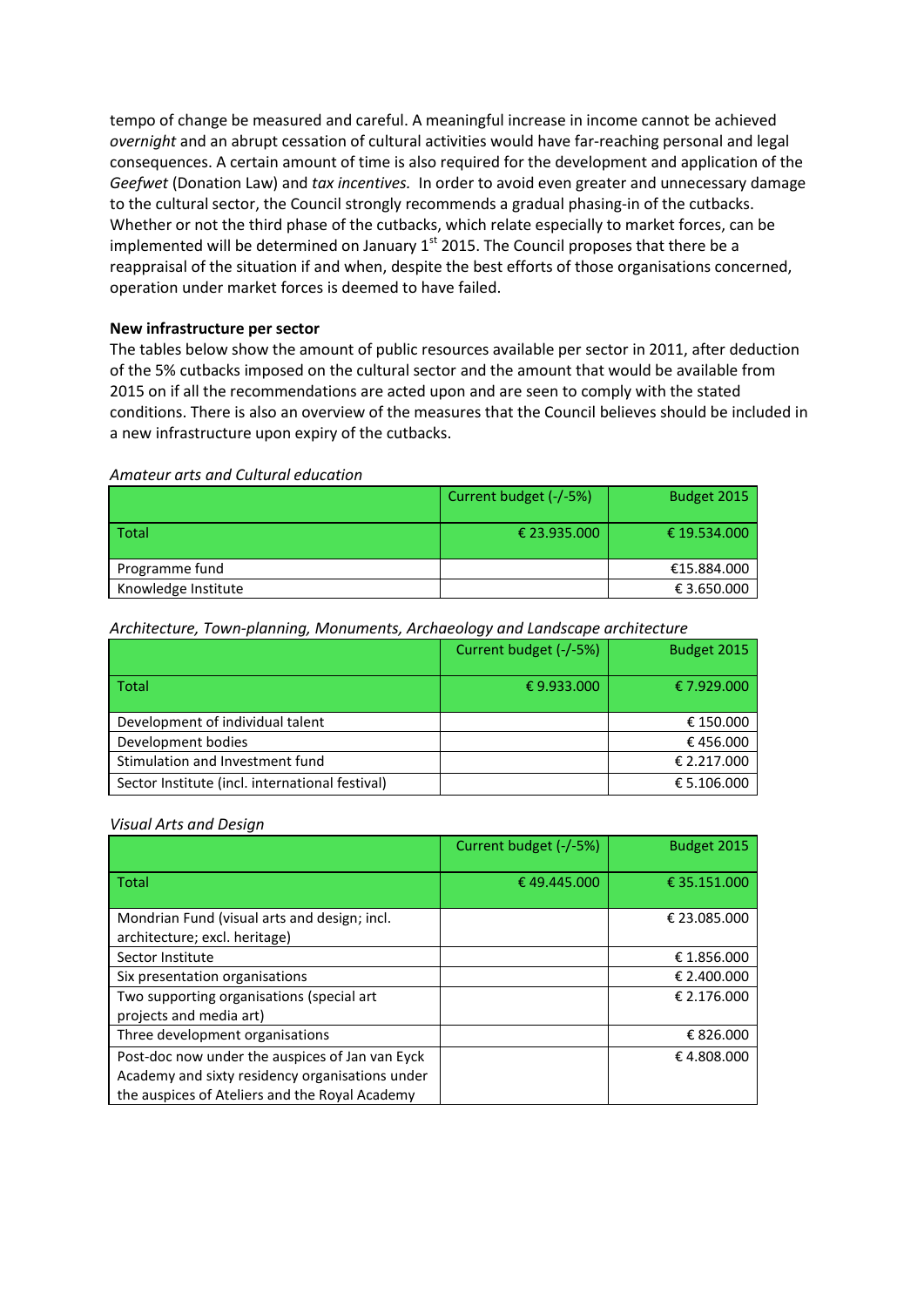# *E-Culture*

|                             | Current budget (-/-5%) | Budget 2015 |
|-----------------------------|------------------------|-------------|
| Total                       | € 5.000.000            | €4.100.000  |
| 8 development organisations |                        | € 3.300.000 |
| Knowledge Institute         |                        | € 800.000   |

*Film*

|                           | Current budget (-/-5%) | Budget 2015  |
|---------------------------|------------------------|--------------|
| Total                     | €46.550.000            | € 35.019.000 |
| 2 international festivals |                        | € 1.632.000  |
| Fund                      |                        | € 26.866.000 |
| Sector Institute          |                        | € 6.521.000  |

## *International/Intercultural*

|                                        | Current budget (-/-5%) | Budget 2015 |
|----------------------------------------|------------------------|-------------|
| Total                                  | € 1.282.000            | € 1.094.000 |
| Support and coordination               |                        | € 611.000   |
| Development for public and programming |                        | € 263.000   |
| Expertise enhancement                  |                        | € 220.000   |

#### *Libraries and Literature*

|                                                   | Current budget (-/-5%) | Budget 2015  |
|---------------------------------------------------|------------------------|--------------|
| Total                                             | € 21.485.000           | € 15.899.000 |
| Support organisation                              |                        | € 1.950.000  |
| Intermediary organisation between writers,        |                        | €765.000     |
| schools and libraries                             |                        |              |
| General Literature Fund                           |                        | € 9.522.000  |
| Specialised Literature Fund (special journalistic |                        | € 393.000    |
| projects)                                         |                        |              |
| Sector Institute Libraries                        |                        | € 3.269.000  |

#### *Museums*

Total investment in museums (exploitation minus rent) amounts to: € 96.029.108, after deduction of 5%. Pending the results of the investigation previously mentioned, the Council recommends a discount of 26% from 2015 on, preceded by a discount of 15% starting in 2013.

|                            | Current Budget (-5%) | Budget 2013    | Budget 2015  |
|----------------------------|----------------------|----------------|--------------|
| Total                      | €96.032.000          | € 81.624.000   | € 71.019.000 |
| Scientific function        | € 6.400,000          | 4.394.000<br>€ | € 2.594.000  |
| <b>Collection function</b> | € 30.836.000         | € 30.836.000   | € 30.836.000 |
| Permanent exhibition       | € 30.840.000         | € 22.640.000   | € 17.160.000 |
| Temporary exhibition       | € 9.808.000          | € 5.606.000    | € 2.281.000  |
| General management         | €18.148.000          | € 18.148.000   | €18.148.000  |